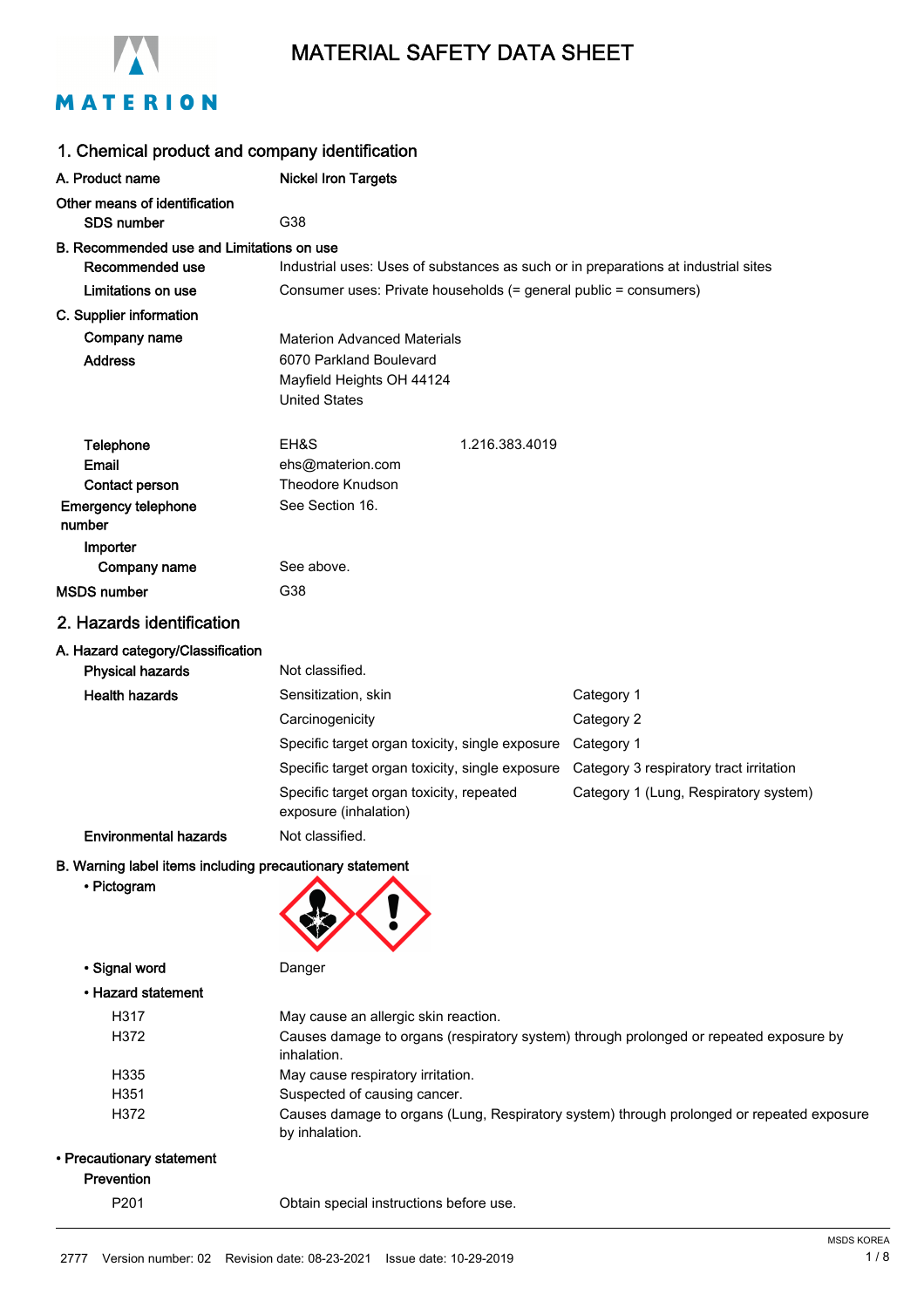| P <sub>202</sub>                                                                                 | Do not handle until all safety precautions have been read and understood.                      |
|--------------------------------------------------------------------------------------------------|------------------------------------------------------------------------------------------------|
| P <sub>260</sub>                                                                                 | Do not breathe dust/fume/gas/mist/vapors/spray.                                                |
| P <sub>264</sub>                                                                                 | Wash thoroughly after handling.                                                                |
| P270                                                                                             | Do not eat, drink or smoke when using this product.                                            |
| P271                                                                                             | Use only outdoors or in a well-ventilated area.                                                |
| P272                                                                                             | Contaminated work clothing should not be allowed out of the workplace.                         |
| P <sub>280</sub>                                                                                 | Wear protective gloves/protective clothing/eye protection/face protection.                     |
| Response                                                                                         |                                                                                                |
| $P302 + P350$                                                                                    | If on skin: Wash with plenty of water.                                                         |
| $P308 + P313$                                                                                    | If exposed or concerned: Get medical advice/attention.                                         |
| P362 + P364                                                                                      | Take off contaminated clothing and wash it before reuse.                                       |
| <b>Storage</b>                                                                                   |                                                                                                |
| P403 + P233                                                                                      | Store in a well-ventilated place. Keep container tightly closed.                               |
| P405                                                                                             | Store locked up.                                                                               |
| <b>Disposal</b>                                                                                  | Dispose of waste and residues in accordance with local authority requirements.                 |
| C. Other hazards not included in<br>the hazard category criteria (e.g.<br>dust explosion hazard) | None known.                                                                                    |
| Supplemental information                                                                         | For further information, please contact the Product Stewardship Department at +1.216.383.4019. |
|                                                                                                  |                                                                                                |

# 3. Composition/information on ingredients

| <b>Chemical identity</b> | Common and<br>alternative names | <b>CAS number</b> | <b>ID</b> number | Content in percent<br>(%) |
|--------------------------|---------------------------------|-------------------|------------------|---------------------------|
| Nickel                   |                                 | 7440-02-0         | KE-25818         | 75 - 85                   |
| Iron                     |                                 | 7439-89-6         | KE-21059         | $15 - 25$                 |

# 4. First aid measures

| A. In case of eye contact                                                                       | Rinse with water. Get medical attention if irritation develops and persists.                                                                         |
|-------------------------------------------------------------------------------------------------|------------------------------------------------------------------------------------------------------------------------------------------------------|
| B. In case of skin contact                                                                      | Wash off with soap and water. Get medical attention if irritation develops and persists.                                                             |
| C. In case of inhalation                                                                        | Remove victim to fresh air and keep at rest in a position comfortable for breathing. Call a poison<br>center or doctor/physician if you feel unwell. |
| D. In case of swallowing                                                                        | Rinse mouth. Get medical attention if symptoms occur.                                                                                                |
| E. Note to physician                                                                            | Treat symptomatically.                                                                                                                               |
| Most important<br>symptoms/effects, acute and<br>delayed                                        | May cause an allergic skin reaction.                                                                                                                 |
| General advice                                                                                  | If you feel unwell, seek medical advice (show the label where possible).                                                                             |
| 5. Fire-fighting measures                                                                       |                                                                                                                                                      |
| A. Suitable (and unsuitable) extinguishing media<br>Suitable extinguishing<br>media             | Water Spray or Fog. Powder. Dry sand.                                                                                                                |
| Unsuitable extinguishing<br>media                                                               | Do not use water jet as an extinguisher, as this will spread the fire. Carbon dioxide (CO2).                                                         |
| B. Specific hazards arising from<br>the chemical (example:<br>hazardous combustion<br>products) | No unusual fire or explosion hazards noted.                                                                                                          |
| C. Specific methods of fire-fighting<br>Special protective<br>equipment for firefighters        | Wear suitable protective equipment.                                                                                                                  |
| <b>Special fire fighting</b><br>procedures                                                      | Move containers from fire area if you can do so without risk.                                                                                        |
| General fire hazards                                                                            | No unusual fire or explosion hazards noted.                                                                                                          |
| Specific methods                                                                                | Use standard firefighting procedures and consider the hazards of other involved materials.                                                           |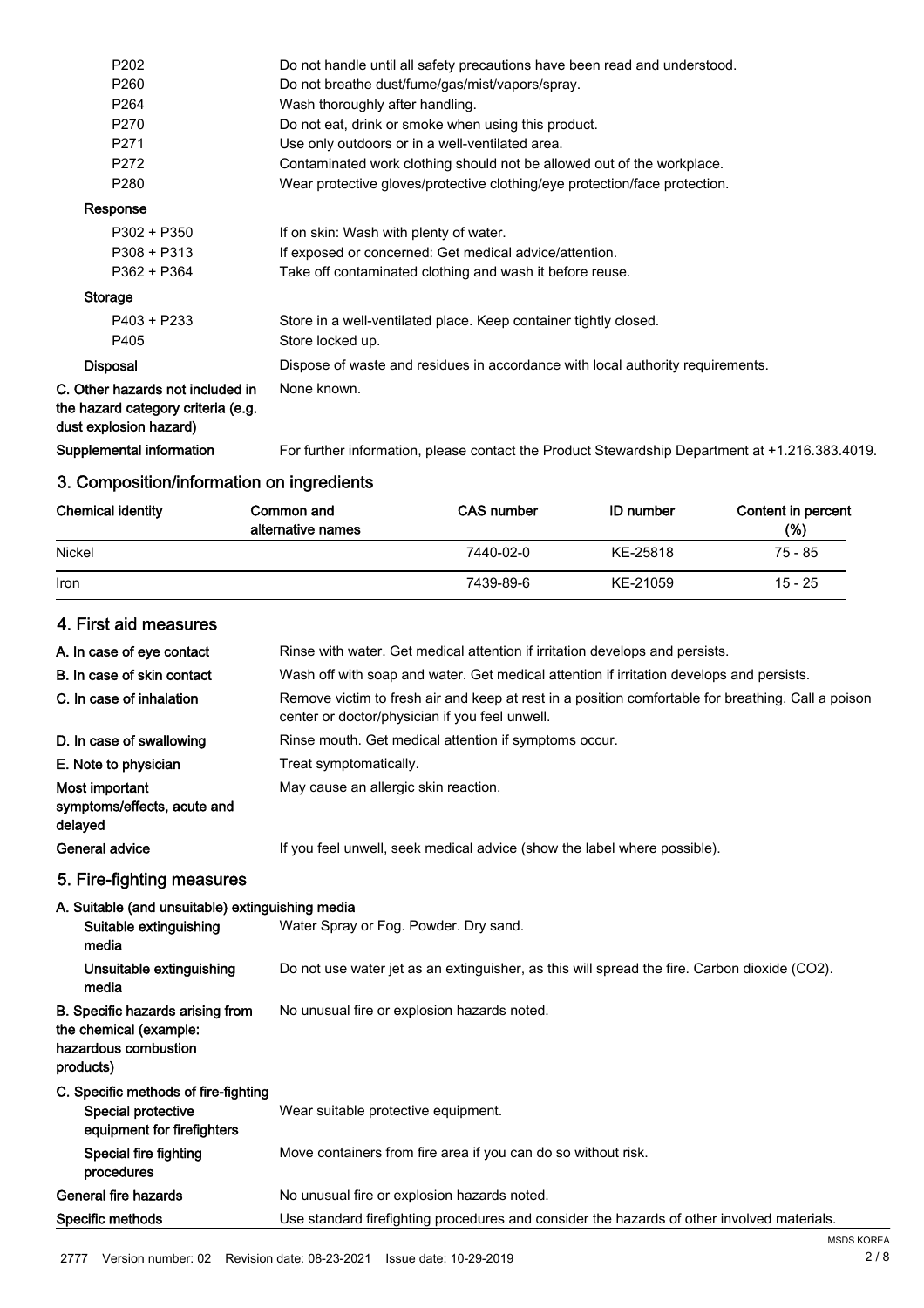# 6. Accidental release measures

| A. Personal precautions,<br>protective equipment and<br>emergency measures | Keep unnecessary personnel away. Wear appropriate protective equipment and clothing during<br>clean-up.                                                                                                          |
|----------------------------------------------------------------------------|------------------------------------------------------------------------------------------------------------------------------------------------------------------------------------------------------------------|
| <b>B.</b> Environmental precautions                                        | Avoid discharge into drains, water courses or onto the ground.                                                                                                                                                   |
| C. Methods and materials for<br>containment and cleaning up                | This product is miscible in water. Stop the flow of material, if this is without risk.                                                                                                                           |
| 7. Handling and storage                                                    |                                                                                                                                                                                                                  |
| A. Precautions for safe handling                                           | Do not handle until all safety precautions have been read and understood. Wear appropriate<br>personal protective equipment. Wash hands thoroughly after handling. Observe good industrial<br>hygiene practices. |

B. Conditions for safe storage Store locked up. (including any incompatibilities)

# 8. Exposure controls/personal protection

# A. Exposure limit values, biological limit values, etc

# Korea. OELs. Standards for Exposure to Chemical Substances and Physically Hazardous Factors

| <b>Material</b>                               | <b>Type</b>                                                                                                                                                                                                                                                                                                                                                        | Value          |                     |
|-----------------------------------------------|--------------------------------------------------------------------------------------------------------------------------------------------------------------------------------------------------------------------------------------------------------------------------------------------------------------------------------------------------------------------|----------------|---------------------|
| <b>Nickel Iron Targets</b>                    | <b>TWA</b>                                                                                                                                                                                                                                                                                                                                                         | 1 $mg/m3$      |                     |
| <b>Components</b>                             | <b>Type</b>                                                                                                                                                                                                                                                                                                                                                        | Value          |                     |
| Nickel (CAS 7440-02-0)                        | <b>TWA</b>                                                                                                                                                                                                                                                                                                                                                         | 1 $mg/m3$      |                     |
| <b>US. ACGIH Threshold Limit Values</b>       |                                                                                                                                                                                                                                                                                                                                                                    |                |                     |
| <b>Material</b>                               | <b>Type</b>                                                                                                                                                                                                                                                                                                                                                        | Value          | Form                |
| <b>Nickel Iron Targets</b>                    | <b>TWA</b>                                                                                                                                                                                                                                                                                                                                                         | $1.5$ mg/m $3$ | Inhalable fraction. |
| Components                                    | <b>Type</b>                                                                                                                                                                                                                                                                                                                                                        | Value          | Form                |
| Nickel (CAS 7440-02-0)                        | <b>TWA</b>                                                                                                                                                                                                                                                                                                                                                         | $1.5$ mg/m $3$ | Inhalable fraction. |
| <b>Biological limit values</b>                | No biological exposure limits noted for the ingredient(s).                                                                                                                                                                                                                                                                                                         |                |                     |
| <b>B.</b> Appropriate engineering<br>controls | Good general ventilation should be used. Ventilation rates should be matched to conditions. If<br>applicable, use process enclosures, local exhaust ventilation, or other engineering controls to<br>maintain airborne levels below recommended exposure limits. If exposure limits have not been<br>established, maintain airborne levels to an acceptable level. |                |                     |
| C. Personal protective equipment              |                                                                                                                                                                                                                                                                                                                                                                    |                |                     |
| • Respiratory protection                      | In case of inadequate ventilation, use respiratory protection.                                                                                                                                                                                                                                                                                                     |                |                     |
| • Eye protection                              | If contact is likely, safety glasses with side shields are recommended.                                                                                                                                                                                                                                                                                            |                |                     |
| • Hand protection                             | Wear gloves to prevent metal cuts and skin abrasions during handling.                                                                                                                                                                                                                                                                                              |                |                     |
| • Body protection                             | Use personal protective equipment as required.                                                                                                                                                                                                                                                                                                                     |                |                     |
| Hygiene measures                              | Observe any medical surveillance requirements. Always observe good personal hygiene<br>measures, such as washing after handling the material and before eating, drinking, and/or<br>smoking. Routinely wash work clothing and protective equipment to remove contaminants.<br>Contaminated work clothing should not be allowed out of the workplace.               |                |                     |

# 9. Physical and chemical properties

| A. Appearance                   |                             |
|---------------------------------|-----------------------------|
| <b>Physical state</b>           | Solid.                      |
| Form                            | Solid.                      |
| Color                           | Grey metallic.              |
| B. Odor                         | None.                       |
| C. Odor threshold               | Not applicable.             |
| D. pH                           | Not applicable.             |
| E. Melting point/freezing point |                             |
| Melting point                   | 2651 °F (1455 °C) estimated |
| <b>Freezing point</b>           | Not applicable.             |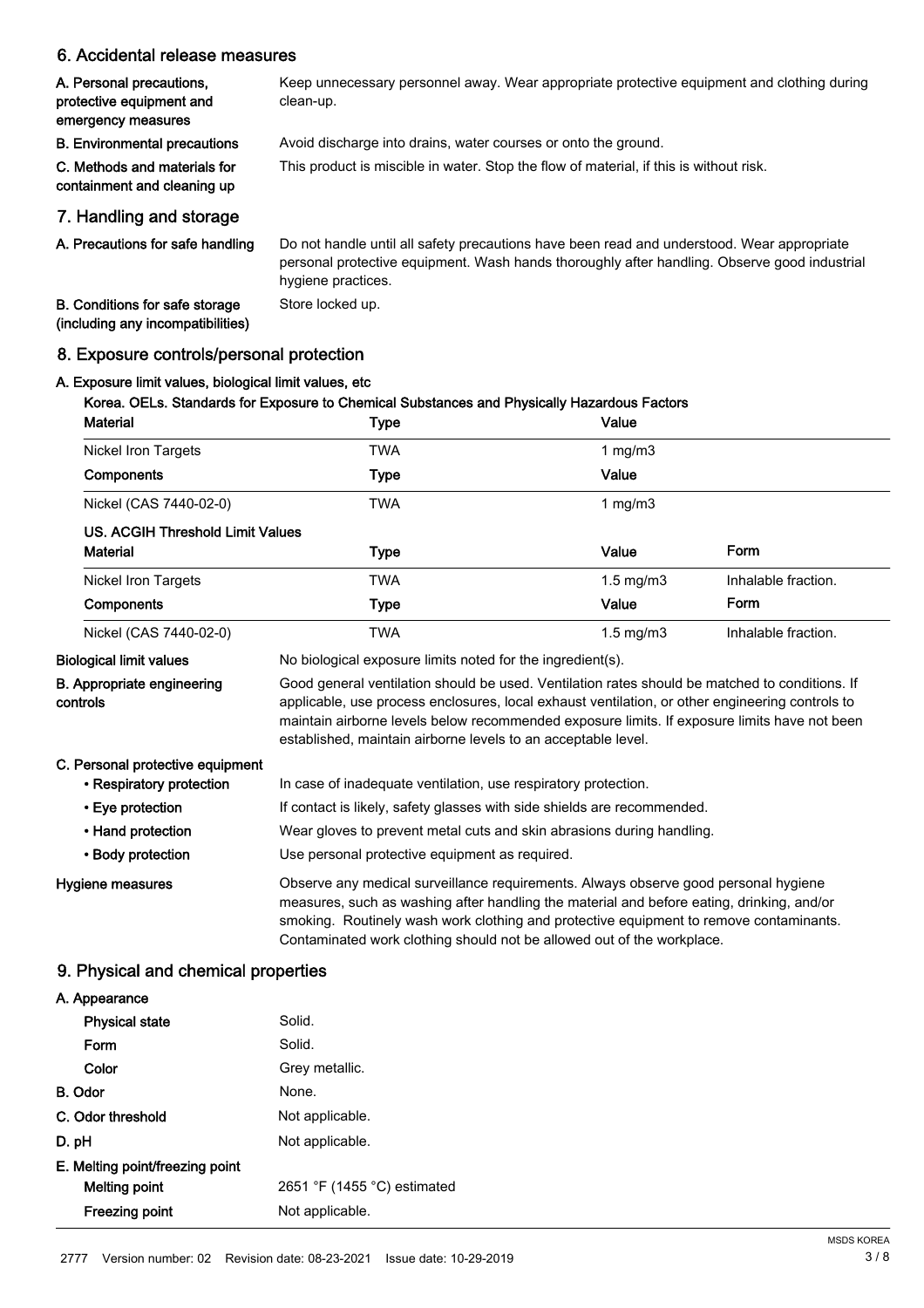| F. Boiling point, initial boiling<br>point, and boiling range                 | Not applicable.                                                                                                            |
|-------------------------------------------------------------------------------|----------------------------------------------------------------------------------------------------------------------------|
| G. Flash point                                                                | Not applicable.                                                                                                            |
| H. Evaporation rate                                                           | Not applicable.                                                                                                            |
| I. Flammability (solid, gas)                                                  | None known.                                                                                                                |
| J. Upper/lower limit on flammability or explosive limits                      |                                                                                                                            |
| Flammability limit - lower<br>$(\%)$                                          | Not applicable.                                                                                                            |
| Flammability limit - upper<br>$(\%)$                                          | Not applicable.                                                                                                            |
| Explosive limit - lower (%)                                                   | Not applicable.                                                                                                            |
| Explosive limit - lower (%)<br>temperature                                    | Not applicable.                                                                                                            |
| Explosive limit - upper (%)                                                   | Not applicable.                                                                                                            |
| Explosive limit - upper (%)<br>temperature                                    | Not applicable.                                                                                                            |
| K. Vapor pressure                                                             | Not applicable.                                                                                                            |
| L. Solubility                                                                 |                                                                                                                            |
| Solubility (water)                                                            | Not applicable.                                                                                                            |
| M. Vapor density                                                              | Not applicable.                                                                                                            |
| N. Specific gravity                                                           | Not applicable.                                                                                                            |
| O. n-octanol/water partition<br>coefficient                                   | Not applicable.<br>Not applicable.                                                                                         |
| P. Auto-ignition temperature                                                  | Not applicable.                                                                                                            |
| Q. Decomposition temperature                                                  | Not applicable.                                                                                                            |
| R. Viscosity                                                                  | Not applicable.                                                                                                            |
| S. Molecular weight                                                           | Not available.                                                                                                             |
| Other data                                                                    |                                                                                                                            |
| <b>Density</b>                                                                | 8.90 g/cm3 estimated                                                                                                       |
| <b>Explosive properties</b>                                                   | Not explosive.                                                                                                             |
| <b>Oxidizing properties</b>                                                   | Not oxidizing.                                                                                                             |
| 10. Stability and reactivity                                                  |                                                                                                                            |
| Reactivity                                                                    | The product is stable and non-reactive under normal conditions of use, storage and transport.                              |
| A. Stability and hazardous reaction potential<br><b>Stability</b>             | Material is stable under normal conditions.                                                                                |
| <b>Hazardous reaction</b><br>potential                                        | No dangerous reaction known under conditions of normal use.                                                                |
| B. Conditions to avoid (e.g.<br>static discharge, shock or<br>vibration, etc) | Keep away from heat, hot surfaces, sparks, open flames and other ignition sources. Contact with<br>incompatible materials. |
| C. Incompatible materials                                                     | Strong acids.                                                                                                              |
| D. Hazardous decomposition<br>products                                        | No hazardous decomposition products are known.                                                                             |
| 11. Toxicological information                                                 |                                                                                                                            |
| A. Information on likely routes of exposure                                   |                                                                                                                            |
| • Respiratory organs                                                          | Causes damage to organs through prolonged or repeated exposure by inhalation.                                              |

- Skin May cause an allergic skin reaction. • Eyes **Not likely, due to the form of the product.**
- Mouth Expected to be a low ingestion hazard.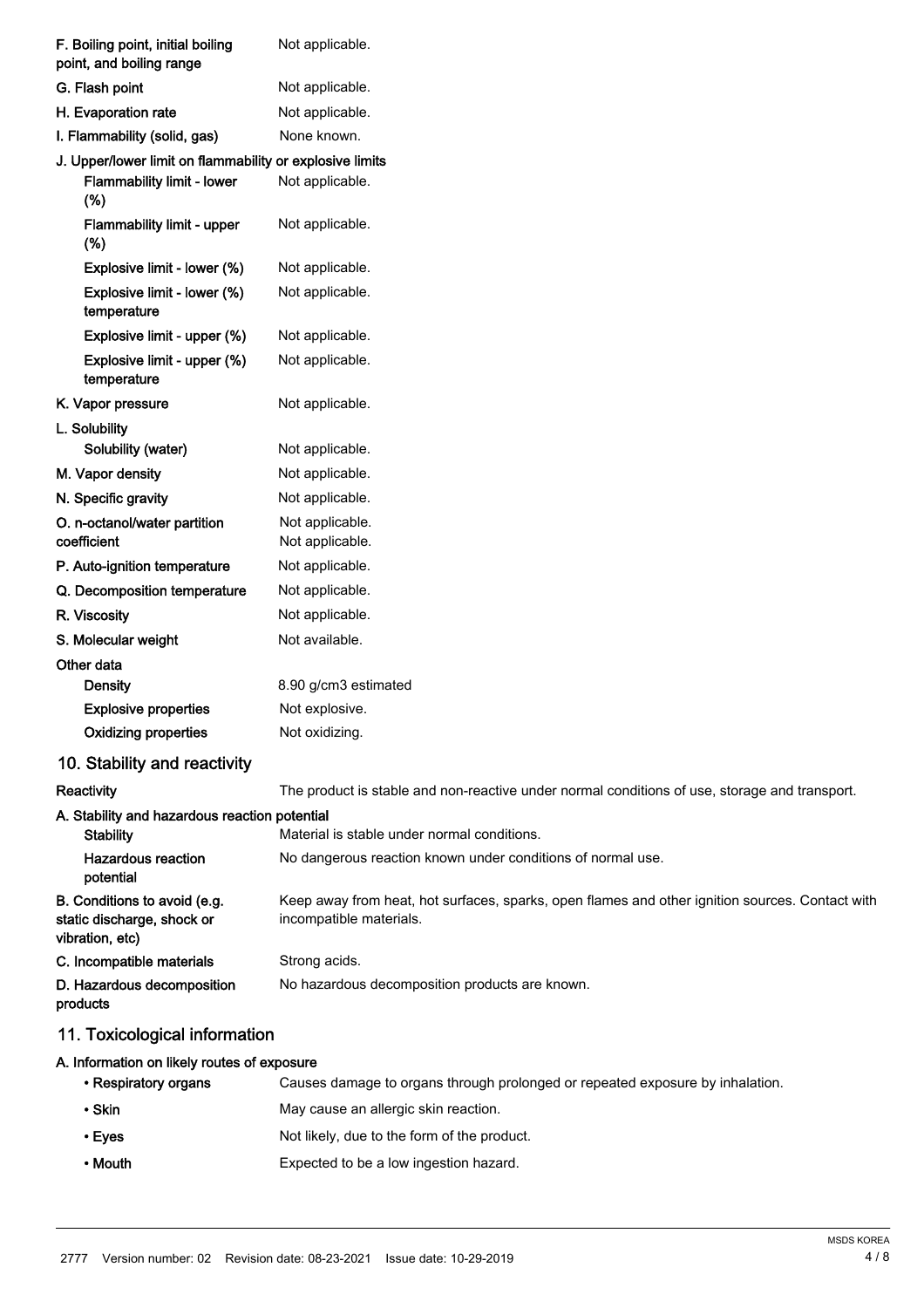| <b>B. Information on health hazards</b><br>• Acute toxicity (list all<br>possible routes of<br>exposure) | Not known.                                                      |                                             |                                     |                                                                                                                                                                                                       |
|----------------------------------------------------------------------------------------------------------|-----------------------------------------------------------------|---------------------------------------------|-------------------------------------|-------------------------------------------------------------------------------------------------------------------------------------------------------------------------------------------------------|
| • Corrosivity or irritation to<br>the skin                                                               |                                                                 | May cause skin irritation.                  |                                     |                                                                                                                                                                                                       |
| · Serious eye damage/eye<br>irritation                                                                   |                                                                 | Not likely, due to the form of the product. |                                     |                                                                                                                                                                                                       |
| • Respiratory sensitization                                                                              | Not a respiratory sensitizer.                                   |                                             |                                     |                                                                                                                                                                                                       |
| • Skin sensitization                                                                                     |                                                                 | May cause an allergic skin reaction.        |                                     |                                                                                                                                                                                                       |
| • Carcinogenic properties<br>/Carcinogenicity                                                            |                                                                 | Suspected of causing cancer.                |                                     |                                                                                                                                                                                                       |
| IARC Monographs. Overall Evaluation of Carcinogenicity                                                   |                                                                 |                                             |                                     |                                                                                                                                                                                                       |
| Nickel (CAS 7440-02-0)                                                                                   |                                                                 |                                             | 2B Possibly carcinogenic to humans. |                                                                                                                                                                                                       |
| · Mutagenic properties<br>/Mutagenicity                                                                  | Not classified.                                                 |                                             |                                     |                                                                                                                                                                                                       |
| • Reproductive toxicity                                                                                  | Not classified.                                                 |                                             |                                     |                                                                                                                                                                                                       |
| • Specific target organ<br>toxicity - single exposure                                                    | Causes damage to organs.                                        |                                             |                                     |                                                                                                                                                                                                       |
| · Specific target organ<br>toxicity - repeated exposure                                                  | Causes damage to organs through prolonged or repeated exposure. |                                             |                                     |                                                                                                                                                                                                       |
| • Aspiration hazard                                                                                      | Not an aspiration hazard.                                       |                                             |                                     |                                                                                                                                                                                                       |
| 12. Ecological information                                                                               |                                                                 |                                             |                                     |                                                                                                                                                                                                       |
| A. Ecotoxicity                                                                                           |                                                                 |                                             |                                     | The product is not classified as environmentally hazardous. However, this does not exclude the<br>possibility that large or frequent spills can have a harmful or damaging effect on the environment. |
| Product                                                                                                  |                                                                 | <b>Species</b>                              | <b>Test Results</b>                 |                                                                                                                                                                                                       |
| <b>Nickel Iron Targets</b>                                                                               |                                                                 |                                             |                                     |                                                                                                                                                                                                       |
| Aquatic                                                                                                  |                                                                 |                                             |                                     |                                                                                                                                                                                                       |
| Acute                                                                                                    |                                                                 |                                             |                                     |                                                                                                                                                                                                       |
| Fish                                                                                                     | <b>LC50</b>                                                     | Fish                                        |                                     | 0.0706 mg/l, 4 days estimated                                                                                                                                                                         |
| Components                                                                                               |                                                                 | <b>Species</b>                              | <b>Test Results</b>                 |                                                                                                                                                                                                       |
| Nickel (CAS 7440-02-0)                                                                                   |                                                                 |                                             |                                     |                                                                                                                                                                                                       |

Aquatic

contaminated containers or

packaging)

Acute Fish CC50 Rainbow trout,donaldson trout 0.06 mg/l, 4 days

|                                                             | (Oncorhynchus mykiss)                                                                                                                                                                                 |
|-------------------------------------------------------------|-------------------------------------------------------------------------------------------------------------------------------------------------------------------------------------------------------|
| Hazardous to the aquatic<br>environment, acute hazard       | The product is not classified as environmentally hazardous. However, this does not exclude the<br>possibility that large or frequent spills can have a harmful or damaging effect on the environment. |
| <b>B. Persistence/degradability</b>                         | No data is available on the degradability of any ingredients in the mixture.                                                                                                                          |
| C. Bioaccumulative potential                                | No data available.                                                                                                                                                                                    |
| D. Mobility in soil                                         | The product is insoluble in water.                                                                                                                                                                    |
| E. Other adverse effects                                    | No other adverse environmental effects (e.g. ozone depletion, photochemical ozone creation<br>potential, endocrine disruption, global warming potential) are expected from this component.            |
| 13. Disposal considerations                                 |                                                                                                                                                                                                       |
| A. Method of disposal                                       | Collect and reclaim or dispose in sealed containers at licensed waste disposal site. Dispose of<br>contents/container (in accordance with related regulations).                                       |
| <b>B.</b> Disposal considerations<br>(including disposal of | Since emptied containers may retain product residue, follow label warnings even after container is<br>emptied. Empty containers should be taken to an approved waste handling site for recycling or   |

2777 Version number: 02 Revision date: 08-23-2021 Issue date: 10-29-2019

disposal.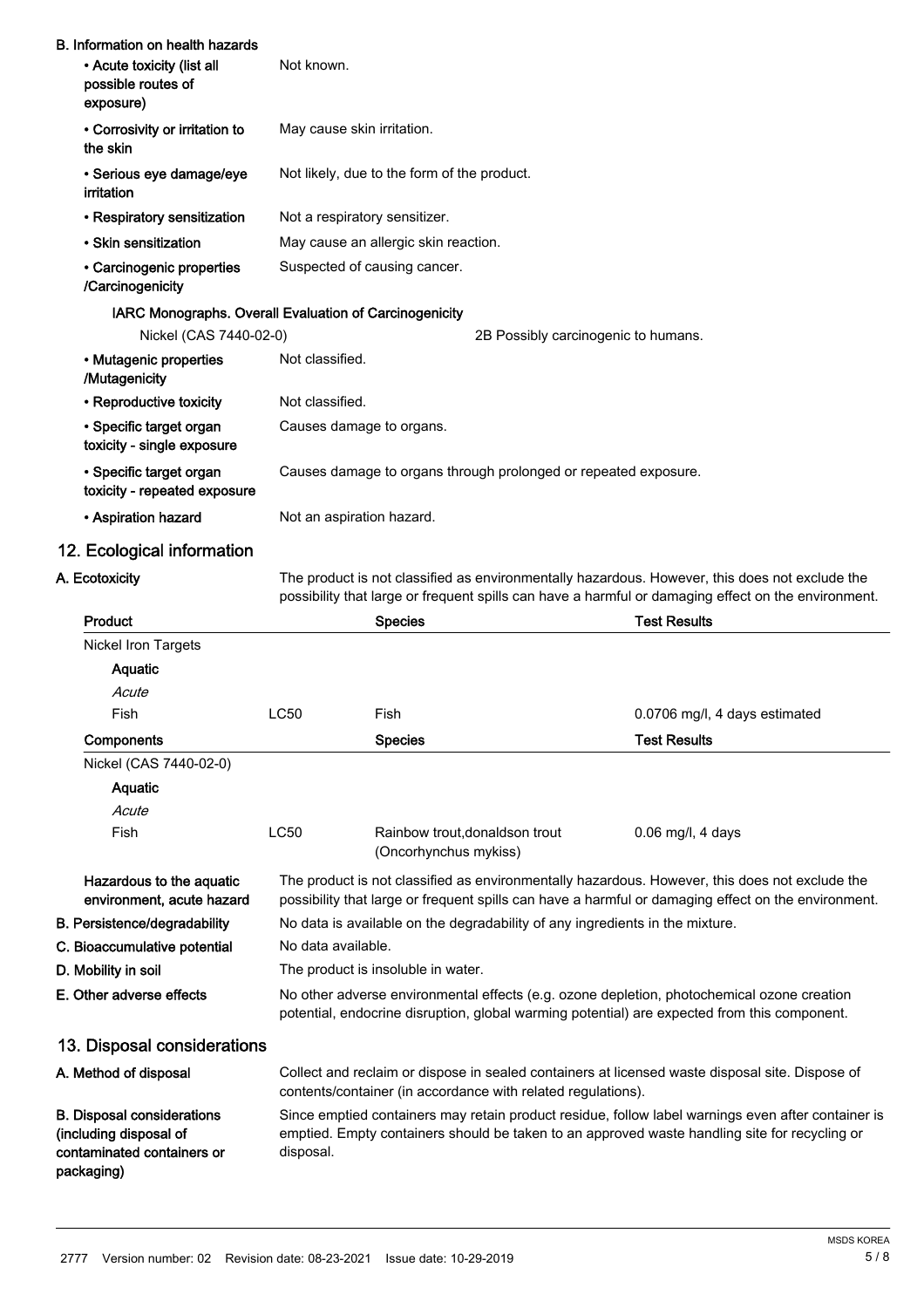# 14. Transport information

| IATA                                                                           |                 |
|--------------------------------------------------------------------------------|-----------------|
| A. UN number                                                                   | Not applicable. |
| B. UN proper shipping name                                                     | Not applicable. |
| C. Transport hazard class(es)                                                  |                 |
| Class                                                                          | Not applicable. |
| Subsidiary risk                                                                |                 |
| D. Packing group                                                               | Not applicable. |
| E. Environmental hazards                                                       | No.             |
| F. Special precautions for                                                     | Not applicable. |
| user                                                                           |                 |
| IMDG                                                                           |                 |
| A. UN number                                                                   | Not applicable. |
| B. UN proper shipping name                                                     | Not applicable. |
| C. Transport hazard class(es)                                                  |                 |
| Class                                                                          | Not applicable. |
| Subsidiary risk                                                                |                 |
| D. Packing group                                                               | Not applicable. |
| E. Environmental hazards                                                       |                 |
| <b>Marine pollutant</b>                                                        | No.             |
| EmS                                                                            | Not applicable. |
| F. Special precautions for<br>user                                             | Not applicable. |
| Transport in bulk according to<br>Annex II of MARPOL 73/78 and<br>the IBC Code | Not applicable. |

# 15. Regulatory information

#### A. Restrictions under the Industrial Safety and Health Law

# Harmful Substances Prohibited from Manufacturing

Not regulated.

#### Harmful Substances Requiring Permission for Manufacture or Use

Not regulated.

### Controlled Hazardous Substances

Iron (CAS 7439-89-6) Nickel (CAS 7440-02-0)

#### Harmful Substances Requiring Special Medical Examination

Nickel (CAS 7440-02-0)

#### Workplace Environmental Monitoring Harmful Materials

Nickel (CAS 7440-02-0)

# Occupational Exposure Limit

Nickel (CAS 7440-02-0)

# B. Restrictions under the Chemicals Control Law (Previously Toxic Chemicals Control Law)

## Accidental Release Prevention Substances

Not regulated.

# Act on the Registration and Evaluation of Chemicals

#### Banned Toxic Chemicals

Not regulated.

# Designated Existing Chemicals Subject to Registration (PEC) (MoE No. 2015-92)

Not listed.

#### Restricted Chemical Substances

Not regulated.

# Toxic Chemicals

Not regulated.

### C. Restrictions under the Dangerous Substance Safety Management Act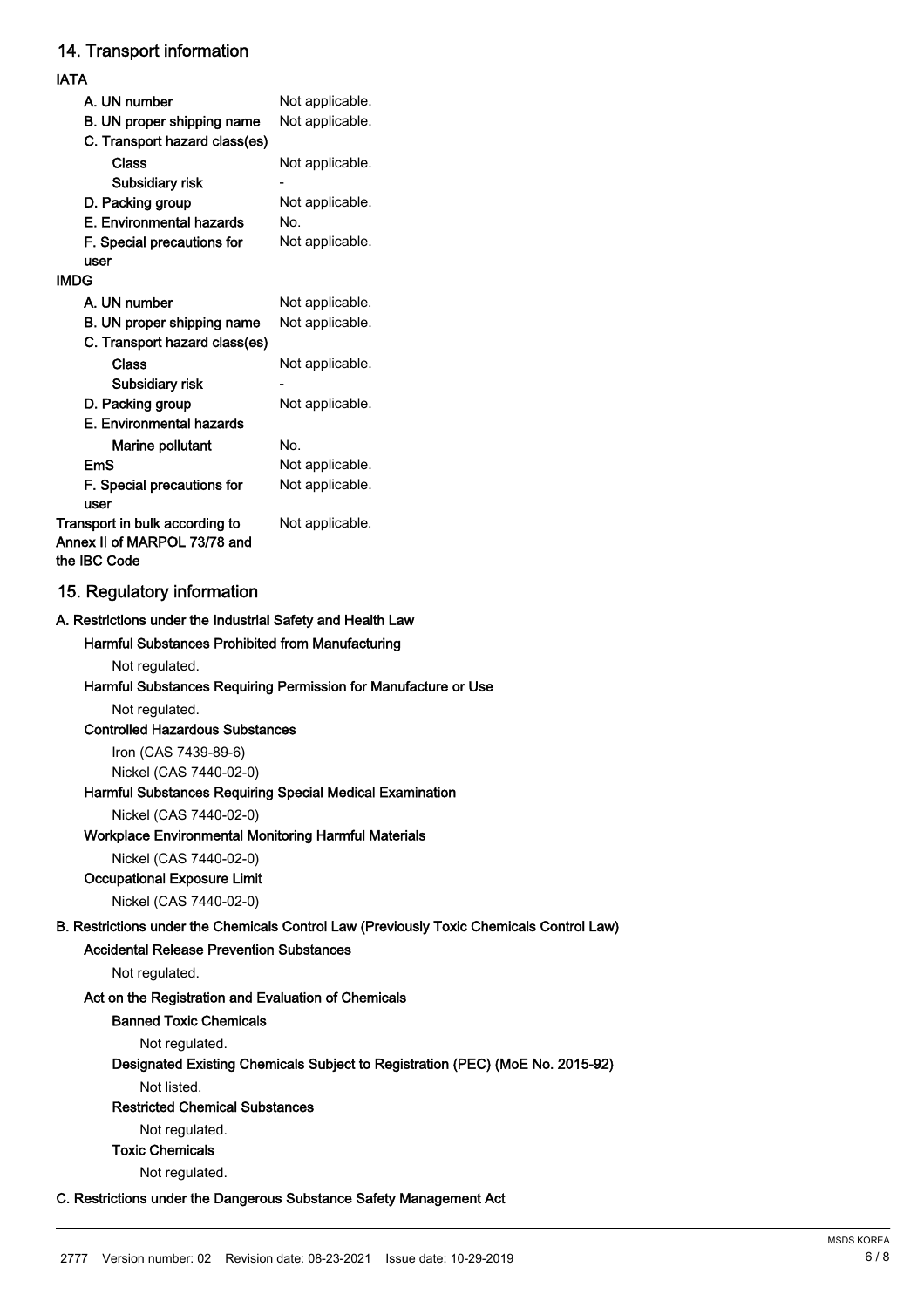# D. Restrictions under the Wastes Control Act

#### Halogenated Materials in Waste Organic Solvents

Not regulated.

#### Hazardous Substances

Not regulated.

### E. Restrictions under other foreign or domestic laws

#### Clean Air Conservation Act

#### Air Pollutants

Iron (CAS 7439-89-6) Nickel (CAS 7440-02-0)

# Prior Informed Consent Procedure for Certain Hazardous Chemicals and Pesticides (Rules on PIC, MoE No. 2014-252, Dec. 31, 2014; Standards for Pesticides, RDA No. 2014-26), as amended

Not listed.

### Specific Air Pollutants

Nickel (CAS 7440-02-0)

# Further information

This material safety data sheet was prepared in accordance with Article 41 of the Industrial Safety and Health Law.

## Inventory status

Country(s) or region Inventory name **Inventory name** Country(yes/no)\*

Korea **Existing Chemicals List (ECL) Existing Chemicals List (ECL) Existing Chemicals List (ECL)** 

\*A "Yes" indicates that all components of this product comply with the inventory requirements administered by the governing country(s) A "No" indicates that one or more components of the product are not listed or exempt from listing on the inventory administered by the governing country(s).

# 16. Other information

| A. Source of information | <b>ACGIH</b><br>EPA: AQUIRE database<br>NLM: Hazardous Substances Data Base<br>US. IARC Monographs on Occupational Exposures to Chemical Agents<br>Korea. Accidental Release Prevention Substances (Presidential Decree of Toxic Chemical Control<br>Law, Executive Order No. 19203)<br>Korea. Dangerous Substances Threshold Quantity (Presidential Decree of Dangerous Substances<br>Safety Management Act No. 18406, Schedule 1)<br>Korea. Harmful Substances Prohibited from Manufacturing (Presidential Decree on the Industrial<br>Safety and Health Act (No. 13053), Article 29)<br>Korea. Harmful Substances Requiring Permission for Manufacture or Use (Presidential Decree on<br>the Industrial Safety and Health Act (No. 13053), Article 30)<br>Korea. OELs. Regulation for Permitted Concentration of Hazardous Substances (Ministry of Labor<br>(MOL) Public Notice No. 1986-45, as amended)<br>Korea. Prohibited Chemical Substances (TCCL Article 11)<br>Korea. Regulated volatile organic compounds (VOCs) (MOE Notice No. 2001-36, March 8, 2001,<br>as amended)<br>Korea. Restricted Chemical Substances (TCCL Article 11)<br>Korea. Toxic Chemical Control Law (TCCL), Existing Chemicals Inventory (KECI)<br>Korea. Toxic Chemical Control Law (TCCL), pre-1997 List<br>Korea. Toxic Chemicals (TCCL Article 10)<br>Korea. Toxic Release Inventory (TRI) Chemicals (TCCL Article 14)<br>Korea. Accidental Release Prevention Substances (Pres. Decree of Toxic Chemical Control Law,<br>Ex. Order No. 19203, Tables 2 & 3, Dec 28, 2005)<br>Korea. OELs (ISHL Article 42; MOL Public Notice No. 1986-45, as amended through MOEL Notice<br>2013-38, August 14, 2013)<br>Korea. Prohibited Chemical Substances (AREC "K-REACH" Article 27; Designation of Toxic,<br>Restricted or Banned Chemicals Appendices 4 and 5)<br>Korea. Restricted Chemical Substances (AREC "K-REACH" Article 27; Designation of Toxic,<br>Restricted or Banned Chemicals Appendices 2 and 3)<br>KECI, January 27, 2015, amended through MoE 2016-138, July 13, 2016<br>Korea. Toxic Chemicals (AREC "K-REACH" Article 20; Designation of Toxic, Restricted or Banned<br>Chemicals Appendix 1)<br>Korea. Toxic Release Inventory (TRI) Chemicals (MOE Public Notice No. 2002-166, Nov. 8, 2002) |
|--------------------------|------------------------------------------------------------------------------------------------------------------------------------------------------------------------------------------------------------------------------------------------------------------------------------------------------------------------------------------------------------------------------------------------------------------------------------------------------------------------------------------------------------------------------------------------------------------------------------------------------------------------------------------------------------------------------------------------------------------------------------------------------------------------------------------------------------------------------------------------------------------------------------------------------------------------------------------------------------------------------------------------------------------------------------------------------------------------------------------------------------------------------------------------------------------------------------------------------------------------------------------------------------------------------------------------------------------------------------------------------------------------------------------------------------------------------------------------------------------------------------------------------------------------------------------------------------------------------------------------------------------------------------------------------------------------------------------------------------------------------------------------------------------------------------------------------------------------------------------------------------------------------------------------------------------------------------------------------------------------------------------------------------------------------------------------------------------------------------------------------------------------------------------------------------------------------------------------------------------------------------------------------------------------------------------------|
| <b>B.</b> Issue date     | 10-29-2019                                                                                                                                                                                                                                                                                                                                                                                                                                                                                                                                                                                                                                                                                                                                                                                                                                                                                                                                                                                                                                                                                                                                                                                                                                                                                                                                                                                                                                                                                                                                                                                                                                                                                                                                                                                                                                                                                                                                                                                                                                                                                                                                                                                                                                                                                     |